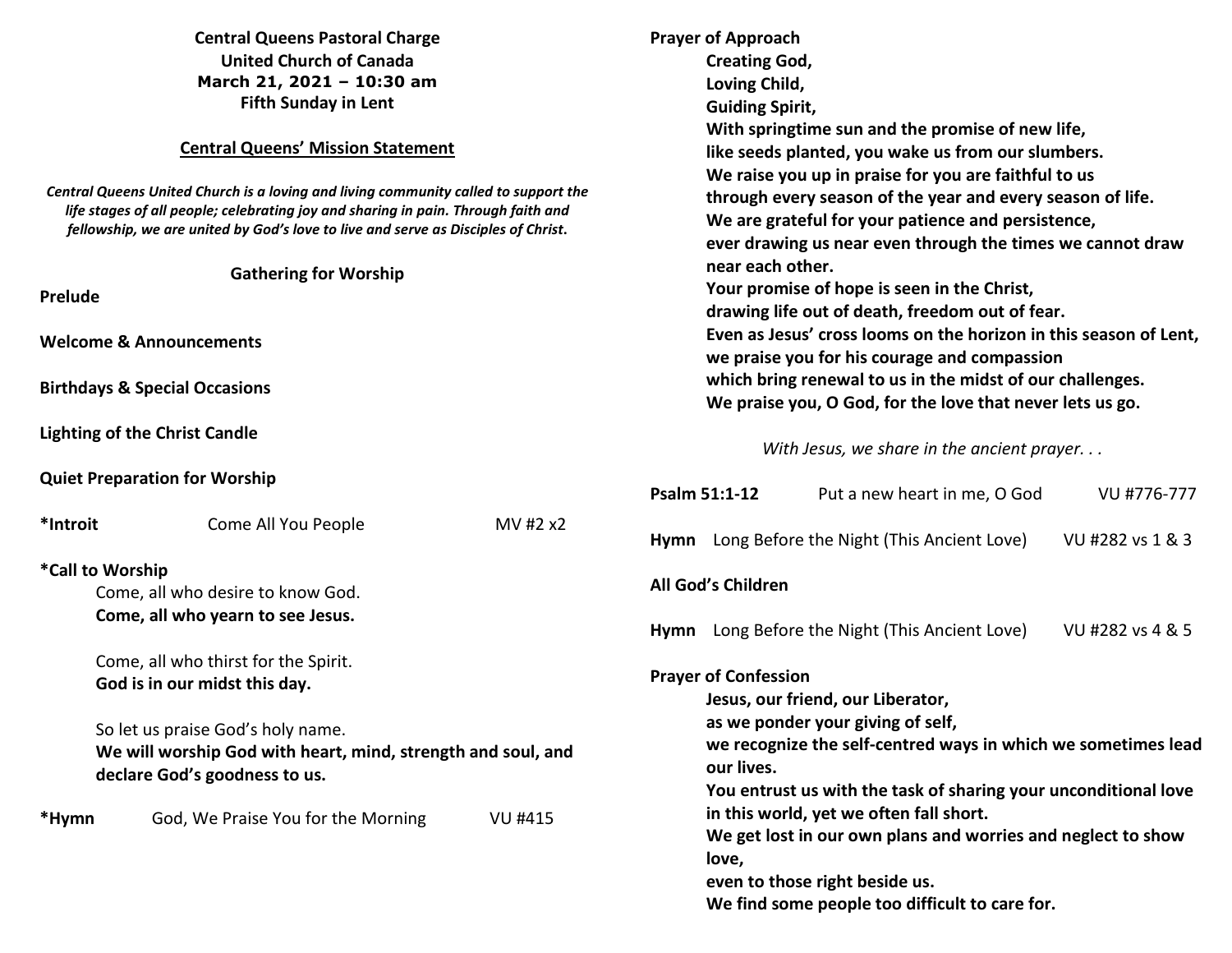**We think some people unworthy of your love and ours. Our own needs seem insurmountable and we cannot reach out to someone else. Forgive us, Holy One. Renew a right spirit within us, so that we may find the courage to go on and be the compassion that risks all in your name.** *Moment of Silence* **Kyrie Assurance of God's Love Hymn** Behold, Behold, I Make All Things New MV #115 **Presentation of Our Gifts Offertory Invitation Offertory** Your Work, O God, Needs Many Hands VU #537 **\*Presentation of Offering \*Offertory Prayer God of growth and new life, with our gifts we offer you our thanks and praise for the promise of spring and the promise of resurrection in Jesus the Christ. Bless our gifts and through them, accomplish more than we can ask or imagine, as they bear fruit in the world you love, through Christ we pray. Amen** 

**Listening for the Word** 

# **Sacred Readings**

**Jeremiah 31:31-34** *I will write my law on their hearts*  **John 12:20-33** *Unless a grain of wheat falls into the earth* 

#### **Sermon**

**Responding to the Word** 

| <b>Pastoral Prayer</b>         |                               |         |
|--------------------------------|-------------------------------|---------|
| *Hymn                          | Lsee a New Heaven             | VU #713 |
| *Blessing                      |                               |         |
| <b>Choral Benediction</b>      | Don't Be Afraid               | MV #90  |
| <b>Postlude</b>                |                               |         |
| * Please stand as you are able |                               |         |
| <b>Ministers</b>               | All of us                     |         |
| Clergy                         | <b>Rev Greg Davis</b>         |         |
| <b>Office Hours</b>            | Tuesday, Wednesday & Thursday |         |
|                                | $9$ am $-12$ pm               |         |
| Office Phone                   | 902-964-2291                  |         |
| Email                          | minister@cquc.ca              |         |
| <b>Ministry of Music</b>       | <b>Kirk Neville</b>           |         |
| Website                        | https://cquc.ca/index.htm     |         |
| <b>Church Office</b>           |                               |         |
| <b>Office Hours</b>            | Wednesday & Thursday          |         |
|                                | $9$ am $-12$ pm               |         |
| Phone                          | 902-964-2221                  |         |
|                                |                               |         |

**Warm Welcome to All** – We are glad you are here as a visitor, a seeker,someone looking for a new church home, or as a regular worshiper. All are welcome.

**Sympathies** are extended to Donald & Carolyn Hughes on the death of Donald's brother, Ivan Hughes.

#### **Anthem**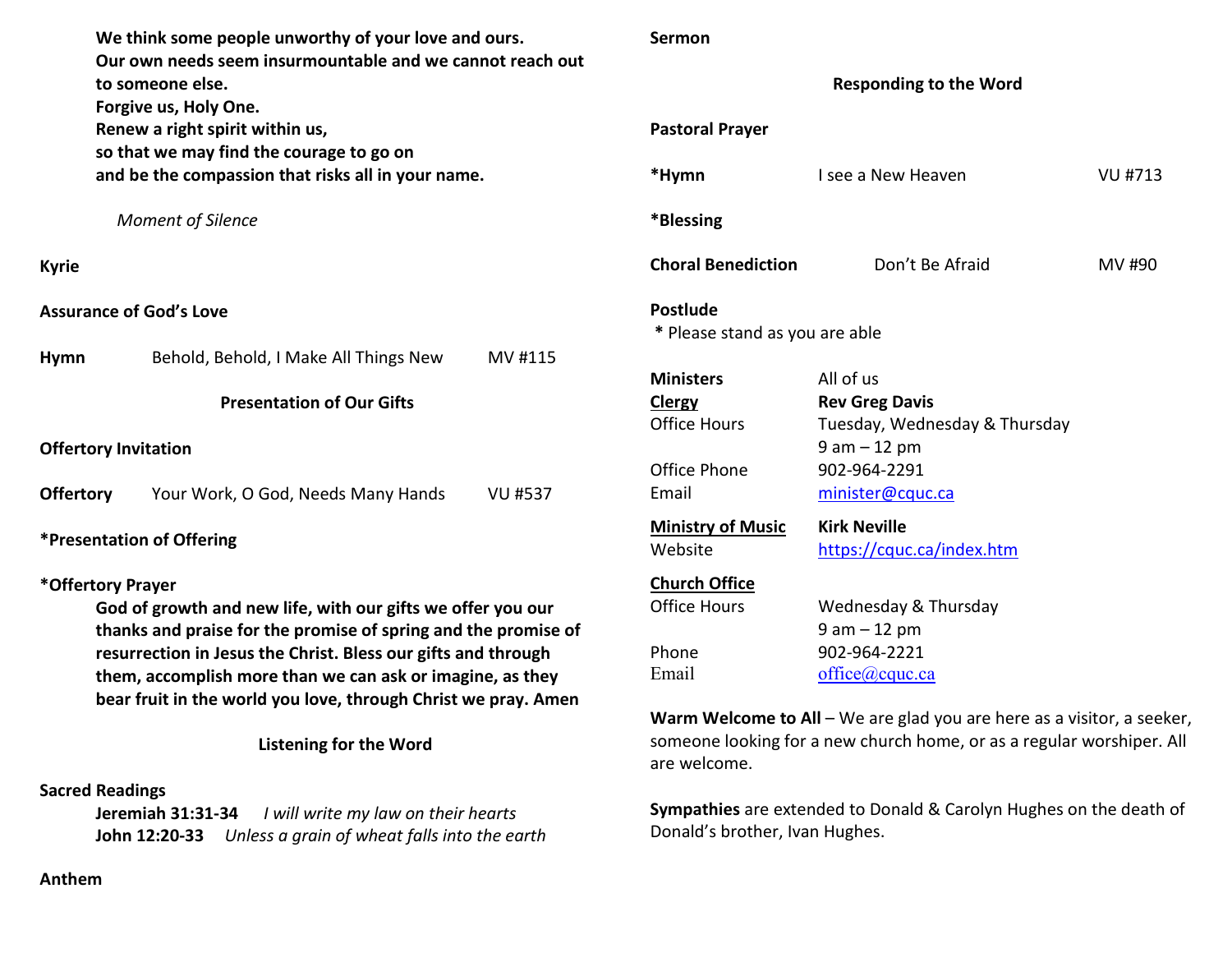## **Easter Services** –

Good Friday – April 2<sup>nd</sup> at 10:30 am Easter Sunrise Service – April 4<sup>th</sup> at 6:30 am Easter Service with Communion – April 4<sup>th</sup> at 10:30 am

# **Life and Work of Our Church**

**Greg's Office Hours:** Tuesday, Wednesday and Thursday from 9 am – 12 pm. If anyone is in the hospital or would like a visit from Greg, please call him at 902-964-2291. If you wish to meet with Greg outside the scheduled hours, please call 902-964-2291 or email minister@cquc.ca for an appointment.

**In-Church Services:** Registration is **required**. To registration, please call 902-964-2221 or email office@cquc.ca. Masks **are required**. If you are registering **after 12 pm Thursday**, please text or call Velda at 902-940- 7674.

**Pop Can Pull Tabs** – George Mason is one among several who collect their pop can pull tabs for charity. Once he has filled a bottle or box with these tabs, he delivers them to a member of the Daughters of the Nile women's organization. The Daughters of the Nile sell them to a Halifax dealer, and the funds then go to the Shriners Hospital in Montreal where they are used to buy reading materials for the children in the hospital. George would be happy to be the local contact for your can tab collections. Just bring them to him here at the church.

**E-Transfers** – Central Queens United Church is now set up to accept E-Transfers. If you wish to give your offerings through E-Transfer, please send via email to veldabertram@gmail.com.

**Bookworms United** - Our next meeting is scheduled for this Wednesday, March  $24^{th}$ , at 10:30 am (please note time change). We will be enjoying the presence of George Mason when we discuss his book, Birds of a Feather.

**FundScrip** –Janet will be placing an order today. Next order date will be April 4<sup>th</sup>. You can reach Janet by email (*jhowes1969@gmail.com*) or by phone (902-393-1527). Ordering will be every 2 weeks. Promotions for March are: Swiss Chalet/Montana's - 7%, Children's Place - 9% and Stokes - 7%. E-transfers accepted.

**Central Queens Emmaus Walkers** – Come join us as we walk and chat every Thursday at 12 pm. Please check Facebook each week to see where we will be meeting. All are welcome.

**Food Bank** –Please remember to continue your support for the Food Bank with non-perishable food items. You can drop them off any Sunday or during the week in the wooden box at the church entrance.

**Sunday Worship Cancellations** – In the event of inclement weather, an announcement will be made by radio on Ocean 100 by 9 am. It will also be posted on our website and Facebook page.

**Weekly Bulletins** can be sponsored by you in celebration or remembrance of a loved one. There is a signup sheet on the table at the back of the sanctuary. Cost is \$20.00.

#### **Community News**

 **Central Queen's Funeral Co-Op Annual Meeting -** The Central Queen's Funeral Co-op Annual Meeting will be this Saturday, March  $27<sup>th</sup>$ , at the funeral home, 2538 Glasgow Road. Open House from 1:00 - 2:00 p.m. Meeting to begin at 2:00 p.m. Everyone is welcome. 902-964-2886. Storm date will be Saturday, April 10<sup>th</sup>, at 2:00 p.m. **New members welcome.**

**Seniors Health & Wellness Survey** - In 2018, the PEI government developed a Seniors' Health and Wellness Action Plan for Islanders. This was to try and gain a better understanding of how seniors and those who support seniors find information on health and wellness services available across PEI.

A survey is being conducted with seniors and near seniors (anyone 55 and older), as well as those who support seniors (either informally – eg: family, friends, neighbours, or formally – eg: service providers).